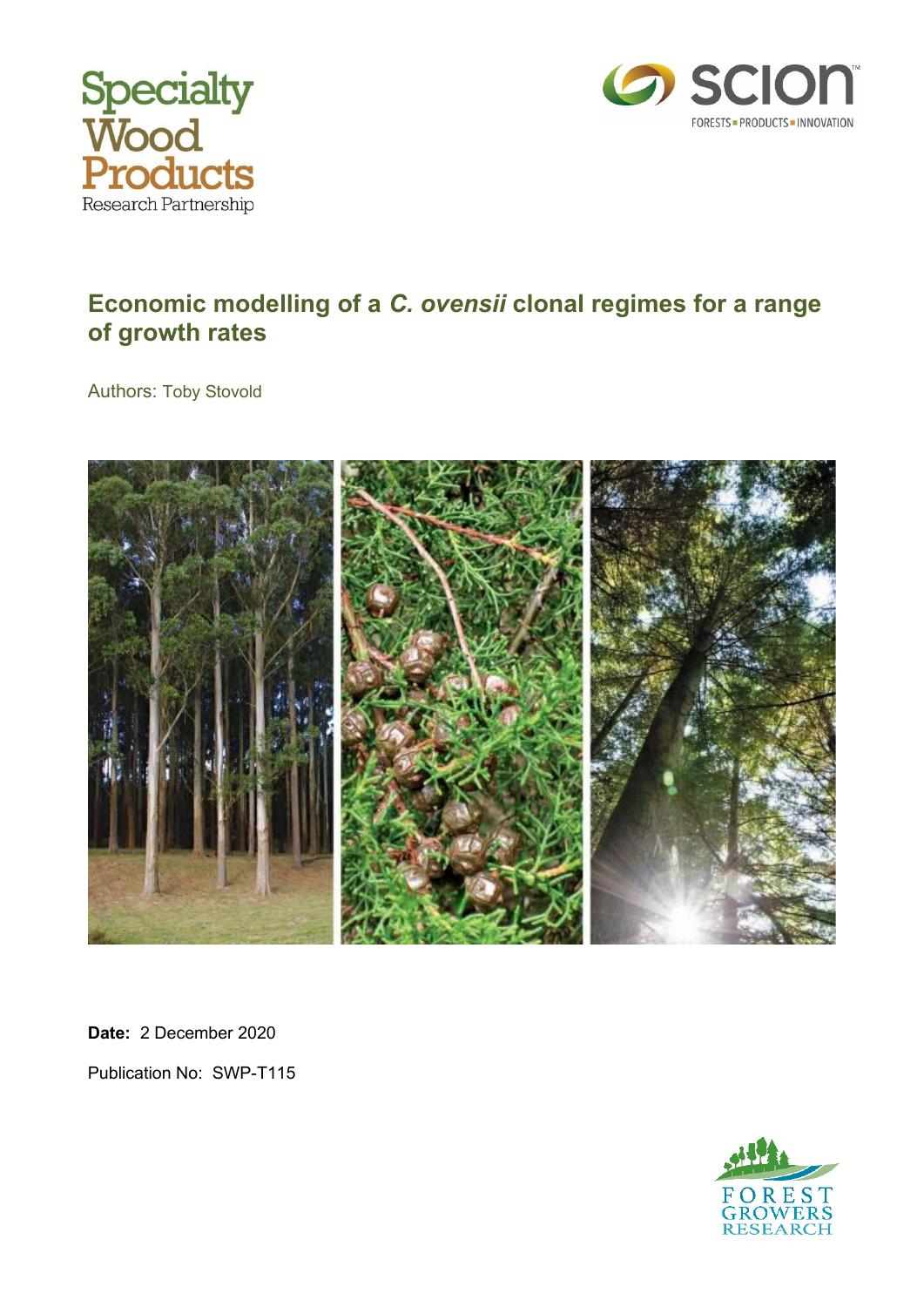## **TABLE OF CONTENTS**

#### **Disclaimer**

This report has been prepared by Scion for Forest Growers Research Ltd (FGR) subject to the terms and conditions of a research services agreement dated 1 January 2016.

The opinions and information provided in this report have been provided in good faith and on the basis that every endeavour has been made to be accurate and not misleading and to exercise reasonable care, skill and judgement in providing such opinions and information.

Under the terms of the Services Agreement, Scion's liability to FGR in relation to the services provided to produce this report is limited to the value of those services. Neither Scion nor any of its employees, contractors, agents or other persons acting on its behalf or under its control accept any responsibility to any person or organisation in respect of any information or opinion provided in this report in excess of that amount.



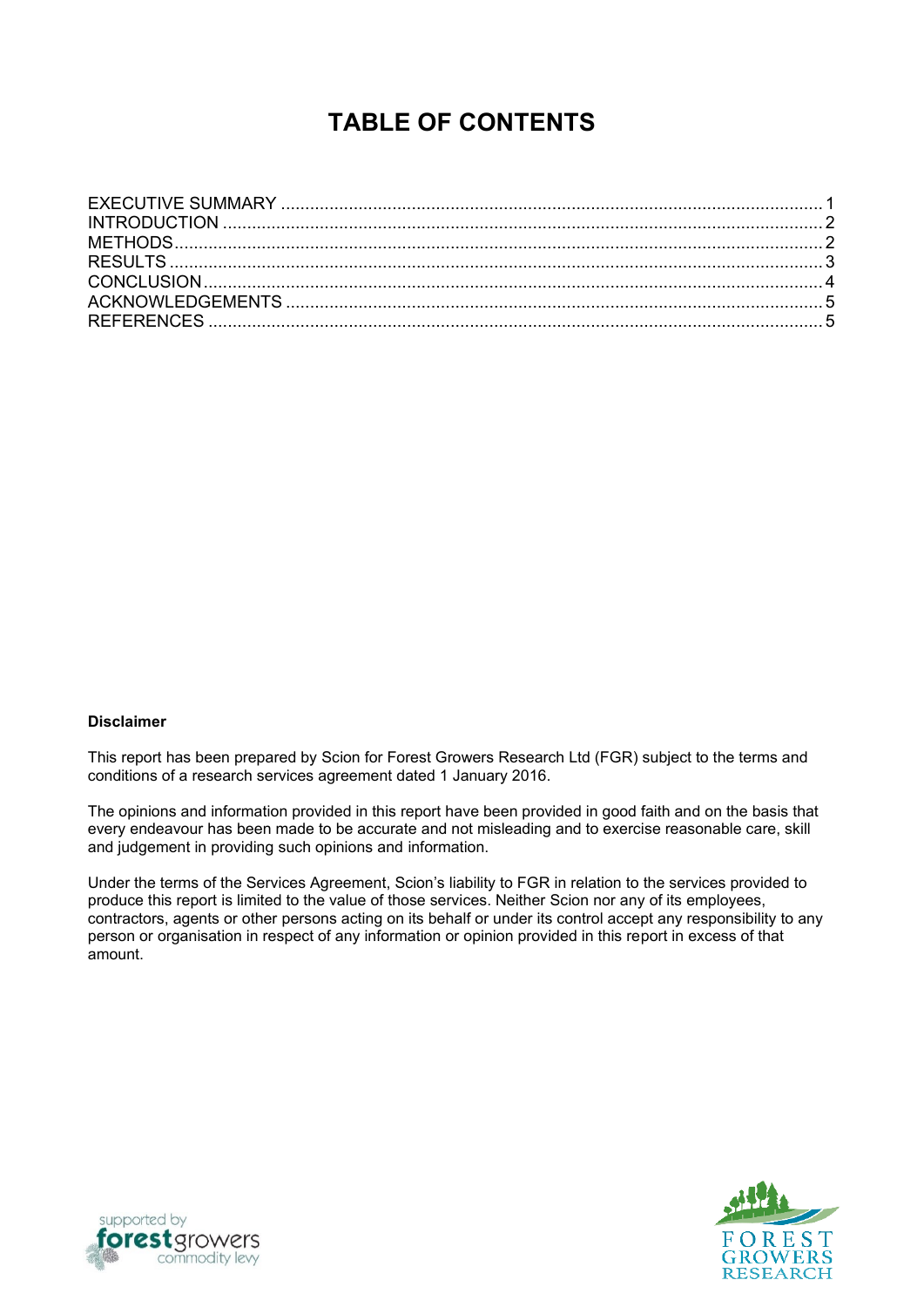# <span id="page-2-0"></span>**EXECUTIVE SUMMARY**

The outcome from this analysis of a short rotation (20 year) no prune and no thin *C. x ovensii* regime using the FGR Cypress Calculator appears to be profitable based on a range of site productivities, log prices and starting land values. The analysis was carried out using *C. x ovensii* PSP data from a range of sites supplied by Industry.

Table below shows the sensitivity of returns to land price with some combinations in orange where projected IRR falls below 7% and some combinations in yellow where land with a high site index is unlikely to be available at the low per hectare price.

| Senstitivty to land price(Rate of return 7% and log price average \$166/cm3) |                   |      |                        |      |               |           |               |           |
|------------------------------------------------------------------------------|-------------------|------|------------------------|------|---------------|-----------|---------------|-----------|
|                                                                              | Site Index 31     |      | Site Index 28          |      | Site Index 26 |           | Site Index 24 |           |
|                                                                              | NPV@7%/ha  IRR(%) |      | NPV@7%/ha<br>$IRR$ $%$ |      | NPV@7%/ha     | $IRR$ $%$ | NPV@7%/ha     | $IRR(\%)$ |
| \$3000/ha                                                                    | 10492             | 12.1 | 7802                   | 10.5 | 4655          | 9.8       | 4213          | 9.8       |
| \$4000/ha                                                                    | 9699              | 11.3 | 7008                   | 10.5 | 3862          | 9         | 3419          | 9         |
| \$5000/ha                                                                    | 8905              | 10.5 | 6215                   | 9.8  | 3068          | 8.2       | 2626          | 8.2       |
| \$6000/ha                                                                    | 8112              | 9.8  | 5421                   | 9    | 2275          | 8.2       | 1832          | 8.2       |
| \$7000/ha                                                                    | 7318              | 9.8  | 4628                   | 9    | 1481          | 7.4       | 1039          | 7.4       |
| \$8000/ha                                                                    | 6525              | 9    | 3834                   | 8.4  | 688           | 7.4       | 245           | 7.4       |
| \$9000/ha                                                                    | 5731              | 9    | 3041                   | 8.2  | $-106$        | 6.6       | $-548$        | 6.6       |
| \$10000/ha                                                                   | 4938              | 8.2  | 2247                   | 7.4  | $-899$        | 6.6       | $-1342$       | 6.6       |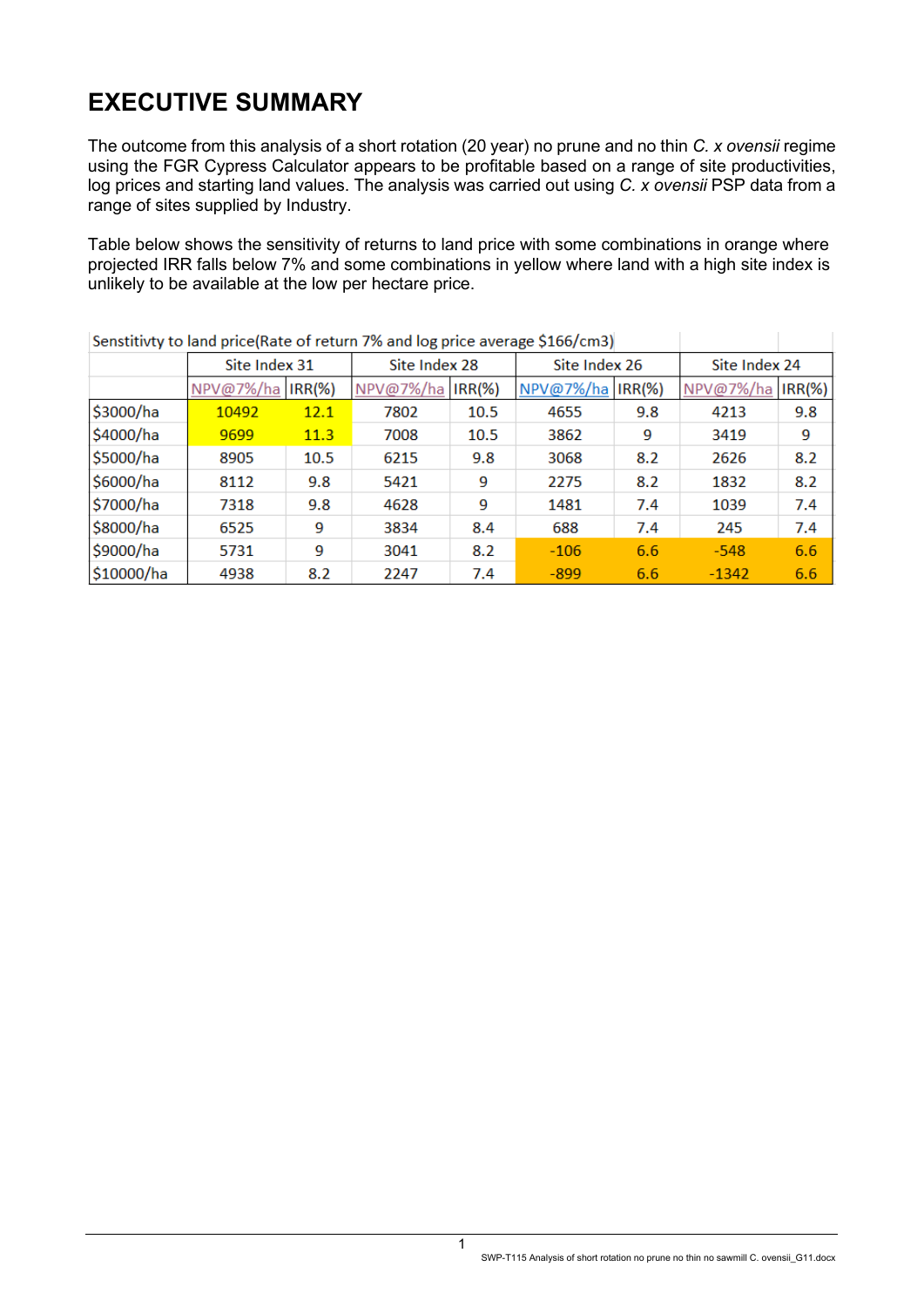# <span id="page-3-0"></span>**INTRODUCTION**

Traditional cypress regimes involve pruning and thinning and rotation ages are often 30 to 40 years, making return on investment at harvest variable. Recently the SWP programme conducted a sawing/recovery study using 20-year-old un-tended *C. x ovensii* and a *C. lusitanica* clone GH5 from Rotoehu forest. To complement the sawing study, this evaluation looks at the economics of growing a 20-year untended *C. x ovensii* regime over a range of sites by modelling exist PSP data to predict volumes at age 20 and returns to the grower for a range of scenarios.

### <span id="page-3-1"></span>**METHODS**

A request was made to owners of *C. x ovensii* permanent sample plots identified via the Scion database for data for use in this project. 35 plots were supplied, of which 17 plots were identified as suitable, having initial stockings of around 1000spha and data collected before any thinning or pruning had taken place. Twelve plots were from the CNI region and five from Northland. Site index predictions for the plots ranged from 23 to 33.

Measurements for each plot were loaded into the FGR Cypress Calculator software which can be found here; <http://fgr.nz/cypresscalc/index.php> (Hansen 2010). The Cypress Calculator has options for modelling. *C. lusitanica* and *C. macrocarpa.* At one of the CNI sites, additional *C. lusitanica* plots were made available which, at the same age, were 10cm taller than the *C. x ovensii*. For the purpose of this evaluation, the *C. lusitanica* model was used. Figure 1 below shows a screen shot of the Cypress Calculator showing the input fields and output information.

| <b>FUTURE</b><br>FORESTS<br>Calculator<br><b>RESEARCH</b><br><b>Cypress Calculator</b> | Stand manager                                                                                                                                                                                                       | <b>Settings</b><br>Manual              |                           |                      |                                   |      |                  |                     |  |
|----------------------------------------------------------------------------------------|---------------------------------------------------------------------------------------------------------------------------------------------------------------------------------------------------------------------|----------------------------------------|---------------------------|----------------------|-----------------------------------|------|------------------|---------------------|--|
| <b>Growth model information</b>                                                        | toby, 1                                                                                                                                                                                                             |                                        |                           |                      |                                   |      |                  |                     |  |
| Species<br>C. lusitanica<br>$\check{~}$<br>Q<br>23.8<br>Site index $\bigcirc$          | Stand graphs                                                                                                                                                                                                        |                                        | Stand growth              |                      | Stand information                 |      | <b>Economics</b> | <b>Measurements</b> |  |
| 20<br>Rotation age<br>Report intervals<br>$\mathbf{1}$                                 | <b>Rotation</b><br>(years)                                                                                                                                                                                          | <b>DBH</b><br>(cm)                     | <b>Stocking</b><br>(SPH)  | <b>MTH</b><br>(m)    | <b>BA</b><br>(m <sup>i</sup> /ha) |      | NPV (s)          |                     |  |
| <b>Starting conditions</b>                                                             | 20<br><b>Volume</b>                                                                                                                                                                                                 | 24<br>Avg. price                       | 756<br><b>Gross value</b> | 17<br><b>NPV @7%</b> | 34<br><b>IRR</b>                  |      | 11,825-          | .4%<br>5%           |  |
| $6\phantom{1}6$<br>Age (years)                                                         | (m <sup>2</sup> /ha)                                                                                                                                                                                                | (S/m)                                  | (S/ha)                    | (S/ha)               | (%)                               |      | 7,729            |                     |  |
| Stocking (SPH)<br>1000                                                                 | 200 (222)                                                                                                                                                                                                           | \$129(116)                             | \$25,802                  | \$1,344              | 7.4%                              |      | 3,633            |                     |  |
| 2.7<br>BA (m'/ha)                                                                      |                                                                                                                                                                                                                     |                                        |                           |                      |                                   |      | $-463$           | 7%                  |  |
| 5.8<br>$MTH(m)$ $\odot$                                                                | Key variables 0                                                                                                                                                                                                     |                                        |                           |                      |                                   |      |                  | 9%                  |  |
| <b>Thinning schedule</b><br>SPH after Coeff. <sup>(1)</sup> Thin to waste<br>Age       | $-4,559$<br>28<br>Overhead costs<br><b>Land value</b><br><b>Discount rate</b><br>26<br>24<br>Rotation age (years)<br>$(%)$ $\bullet$<br>$(S/ha)$ <b>O</b><br>$(S/ha/year)$ <b>0</b><br>5000<br>$\overline{7}$<br>60 |                                        |                           |                      |                                   |      |                  |                     |  |
| Add<br>Calculate                                                                       | Text                                                                                                                                                                                                                | Marginal / harvesting costs (\$/cbm) 0 |                           | Value (\$)           | <b>Thinning</b>                   |      |                  |                     |  |
|                                                                                        | harvesting                                                                                                                                                                                                          |                                        |                           | $-40.00$             | L                                 | Save | 33               |                     |  |
|                                                                                        | transport                                                                                                                                                                                                           |                                        |                           |                      |                                   | Save | 器                |                     |  |
|                                                                                        |                                                                                                                                                                                                                     |                                        |                           |                      |                                   | Add  |                  |                     |  |
|                                                                                        |                                                                                                                                                                                                                     | Cashflow / fixed costs (\$/ha) 0       |                           |                      |                                   |      |                  |                     |  |
|                                                                                        | Text<br>Age                                                                                                                                                                                                         |                                        |                           |                      | Value (\$)                        |      |                  |                     |  |
|                                                                                        | $\overline{\mathbf{0}}$<br><b>Establishment</b>                                                                                                                                                                     |                                        |                           |                      | $-3200$                           | Save | $^{22}$          |                     |  |
|                                                                                        | $\overline{0}$<br><b>Land preparation</b>                                                                                                                                                                           |                                        |                           |                      | $-300$                            | Save | $^{22}$          |                     |  |
|                                                                                        | 2nd year weed control<br>$\overline{1}$                                                                                                                                                                             |                                        |                           |                      | $-300$                            | Save | $^{22}$          |                     |  |
|                                                                                        | 20<br>Clearfell harvest yield                                                                                                                                                                                       |                                        |                           |                      | 25,802                            |      |                  |                     |  |
|                                                                                        | 20<br>Harvest costs                                                                                                                                                                                                 |                                        |                           |                      | 12,011                            |      |                  |                     |  |
|                                                                                        |                                                                                                                                                                                                                     |                                        |                           |                      |                                   | Add  |                  |                     |  |
|                                                                                        |                                                                                                                                                                                                                     |                                        |                           |                      |                                   |      |                  |                     |  |

**Figure 1:** Cypress Calculator example.

All plots supplied had their starting values added to the calculator, and then grown to age 20. Predictions of standing volume were made and predicted stumpage values were calculated.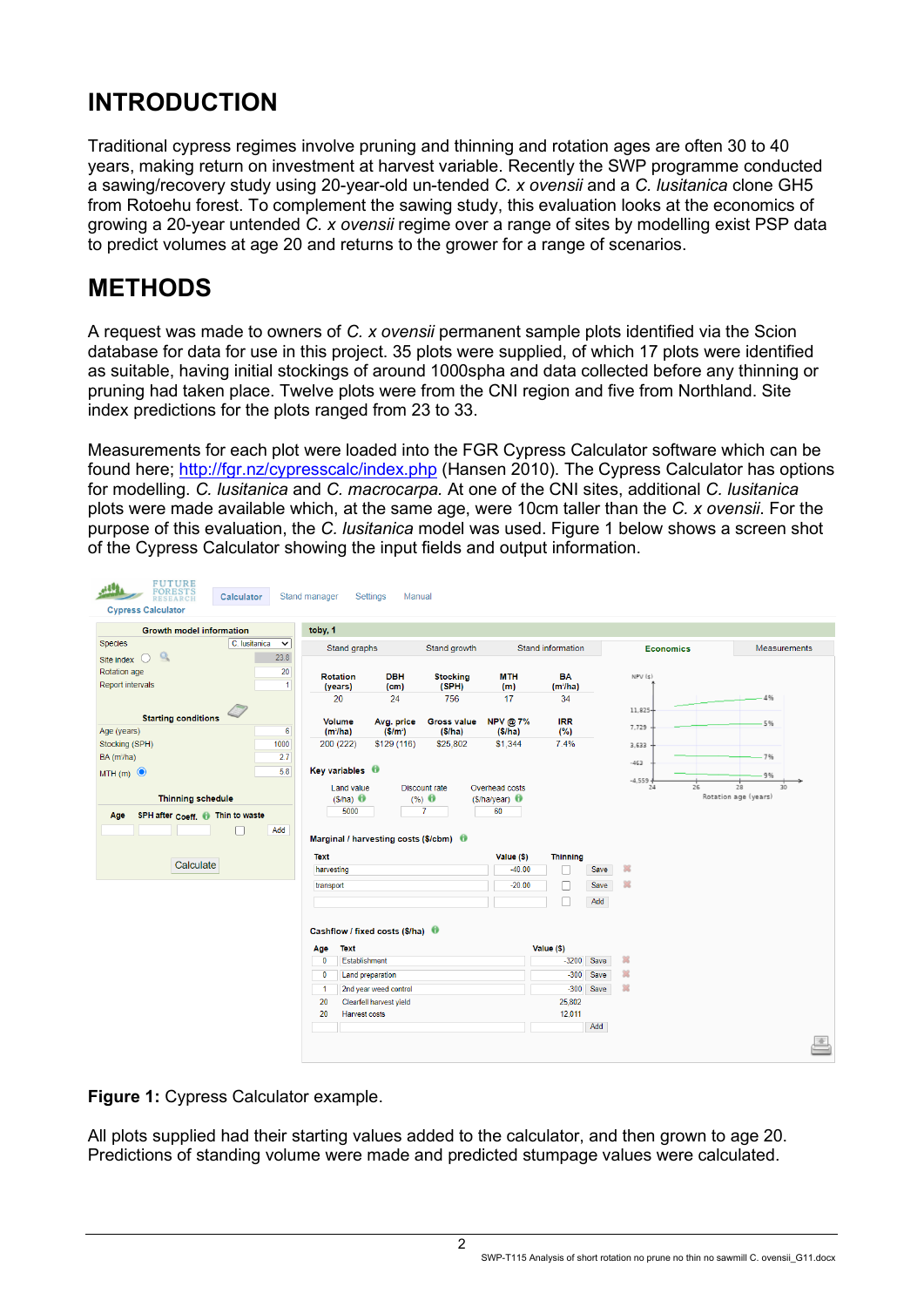Starting assumptions were as follows:

| Weed control (year 1)<br>Cost of plants and planting<br>Weed control (year 2)<br>Annual overhead costs<br>Land value<br>Discount rate | \$300/ha<br>\$3200/ha<br>\$300/ha<br>\$60/ha per annum<br>\$5,000/ha<br>7% |
|---------------------------------------------------------------------------------------------------------------------------------------|----------------------------------------------------------------------------|
| Harvest cost                                                                                                                          | \$40/t                                                                     |
| Transport                                                                                                                             | \$20/t                                                                     |
| Log Recovery Mix;                                                                                                                     |                                                                            |
| 10% Waste                                                                                                                             |                                                                            |
| 20% Firewood                                                                                                                          |                                                                            |
| 30% Small branch SED 20cm                                                                                                             |                                                                            |
| 40% Small branch SED 30cm                                                                                                             |                                                                            |

The Cypress Calculator was also used to look at sensitivity of returns to different land values. Current land values for forestry can range from \$3-5,000/ha for cutover and \$6-10,000/ha for new land.

## <span id="page-4-0"></span>**RESULTS**

Variations in predicted volume for a given site index were found to be generally driven by stems per hectare at time of PSP establishment, which ranged from 799 to 1050 (Figure 2).



Site index vs Predicted Volume(m3/ha)

**Figure 2:** Site index and predicted Volume at age 20 for supplied *C. x ovensii* plots.

Four representative plots were identified based around site index 24, 26, 28 and 31 with predicted average total standing volumes (TSVs) of 244, 272, 310 and 395m<sup>3</sup> respectively.

Using the above starting assumptions, stumpage was calculated for a range of log prices (Mill door), shown in Table 1. Most recent published prices (Laurie Forestry August 2020) are highlighted.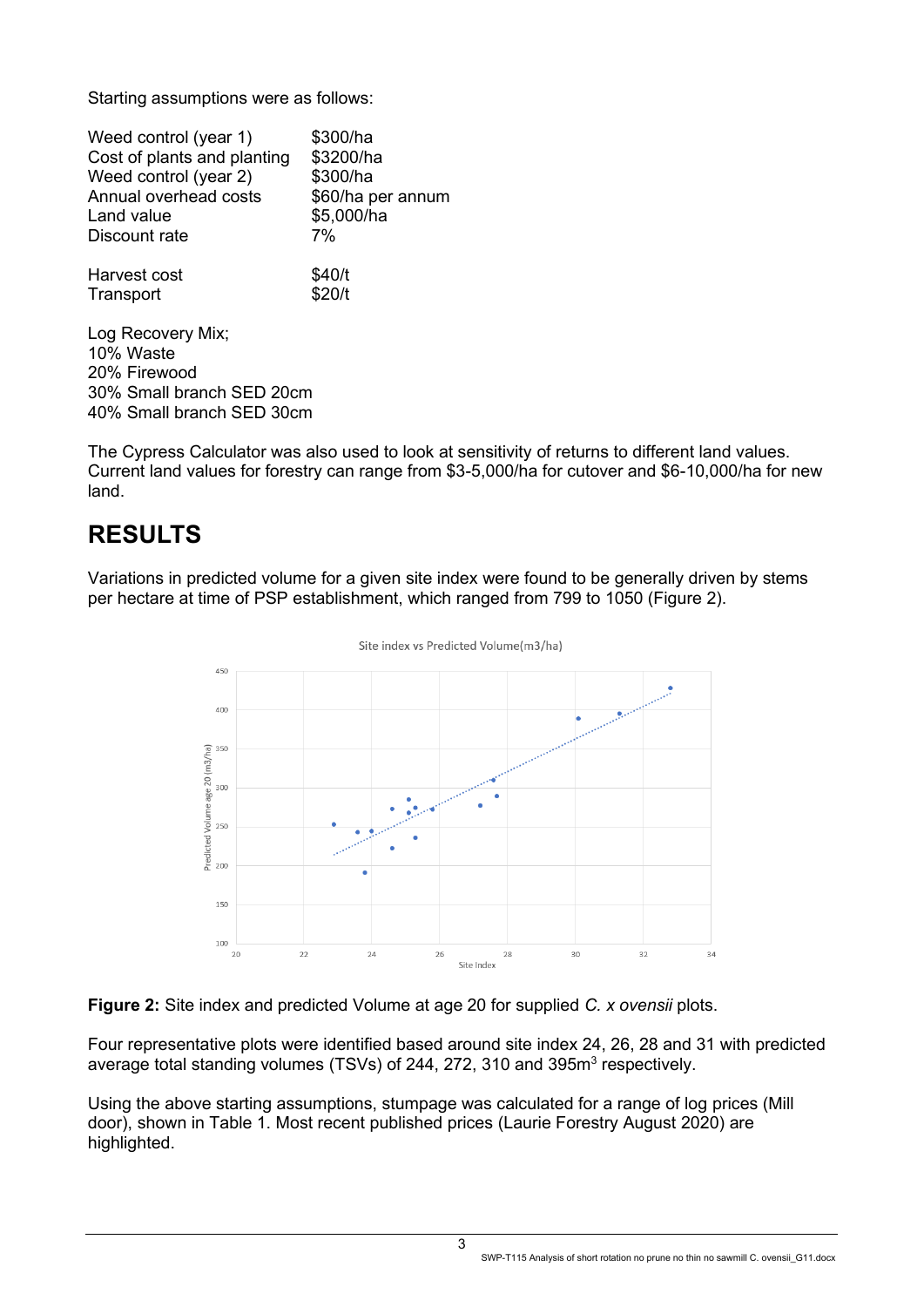|            |                                        | Price/m3 for SED30/SED20/Firewood/(Average price) |          |                                                 |          |  |  |  |  |
|------------|----------------------------------------|---------------------------------------------------|----------|-------------------------------------------------|----------|--|--|--|--|
| Site Index | Predicted Volume(m3/ha) 130/112/50(96) |                                                   |          | 145/125/50(106) 160/140/50(116) 175/155/50(127) |          |  |  |  |  |
| 24         | 244                                    | \$23,424                                          | \$25,864 | \$28,304                                        | \$30,988 |  |  |  |  |
| 26         | 272                                    | \$26,112                                          | \$28,832 | \$31,552                                        | \$34,544 |  |  |  |  |
| 28         | 310                                    | \$29,760                                          | \$32,860 | \$35,960                                        | \$39,370 |  |  |  |  |
| 31         | 395                                    | \$37,920                                          | \$41,870 | \$45,820                                        | \$50,165 |  |  |  |  |

**Table 1:** Net \$ per hectare for a range of site indexes and a range of log price scenarios (Land value \$5,000/ha - Discount rate 7%).

### **Sensitivity to Land Price**

If the price of the land the trees are grown on is factored in to the equation, as expected returns generally decreased as land value increased. Table 2 below shows some combinations in orange where projected IRR falls below 7% and some combinations in yellow where land with a high site index is unlikely to be available at the low per hectare price.

| Senstitivity to land price(Rate of return 7% and log price average \$166/cm3) |                   |      |           |               |                    |               |           |               |  |
|-------------------------------------------------------------------------------|-------------------|------|-----------|---------------|--------------------|---------------|-----------|---------------|--|
|                                                                               | Site Index 31     |      |           | Site Index 28 |                    | Site Index 26 |           | Site Index 24 |  |
|                                                                               | NPV@7%/ha  IRR(%) |      | NPV@7%/ha | $IRR$ $%$     | NPV@7%/ha   IRR(%) |               | NPV@7%/ha | $IRR(\%)$     |  |
| \$3000/ha                                                                     | 10492             | 12.1 | 7802      | 10.5          | 4655               | 9.8           | 4213      | 9.8           |  |
| \$4000/ha                                                                     | 9699              | 11.3 | 7008      | 10.5          | 3862               | 9             | 3419      | 9             |  |
| \$5000/ha                                                                     | 8905              | 10.5 | 6215      | 9.8           | 3068               | 8.2           | 2626      | 8.2           |  |
| \$6000/ha                                                                     | 8112              | 9.8  | 5421      | 9             | 2275               | 8.2           | 1832      | 8.2           |  |
| \$7000/ha                                                                     | 7318              | 9.8  | 4628      | 9             | 1481               | 7.4           | 1039      | 7.4           |  |
| \$8000/ha                                                                     | 6525              | 9    | 3834      | 8.4           | 688                | 7.4           | 245       | 7.4           |  |
| \$9000/ha                                                                     | 5731              | 9    | 3041      | 8.2           | $-106$             | 6.6           | $-548$    | 6.6           |  |
| \$10000/ha                                                                    | 4938              | 8.2  | 2247      | 7.4           | $-899$             | 6.6           | $-1342$   | 6.6           |  |

λb.  $64551 - 21$  $\mathbb{R}^2$ 

<span id="page-5-1"></span>**Table 2:** Sensitivity to land price (rate of return 7% and log price average \$166/cm<sup>3</sup>).

### <span id="page-5-0"></span>**CONCLUSION**

Over a range of site quality and log price scenarios tested in this evaluation, a 20 year no prune and no thin regime using *C. x ovensii* appears to be profitable. One cautionary note is that the evaluation was carried out using a *C. lusitanica* growth model, which may not accurately represent the performance of *C. x ovensii*.

4